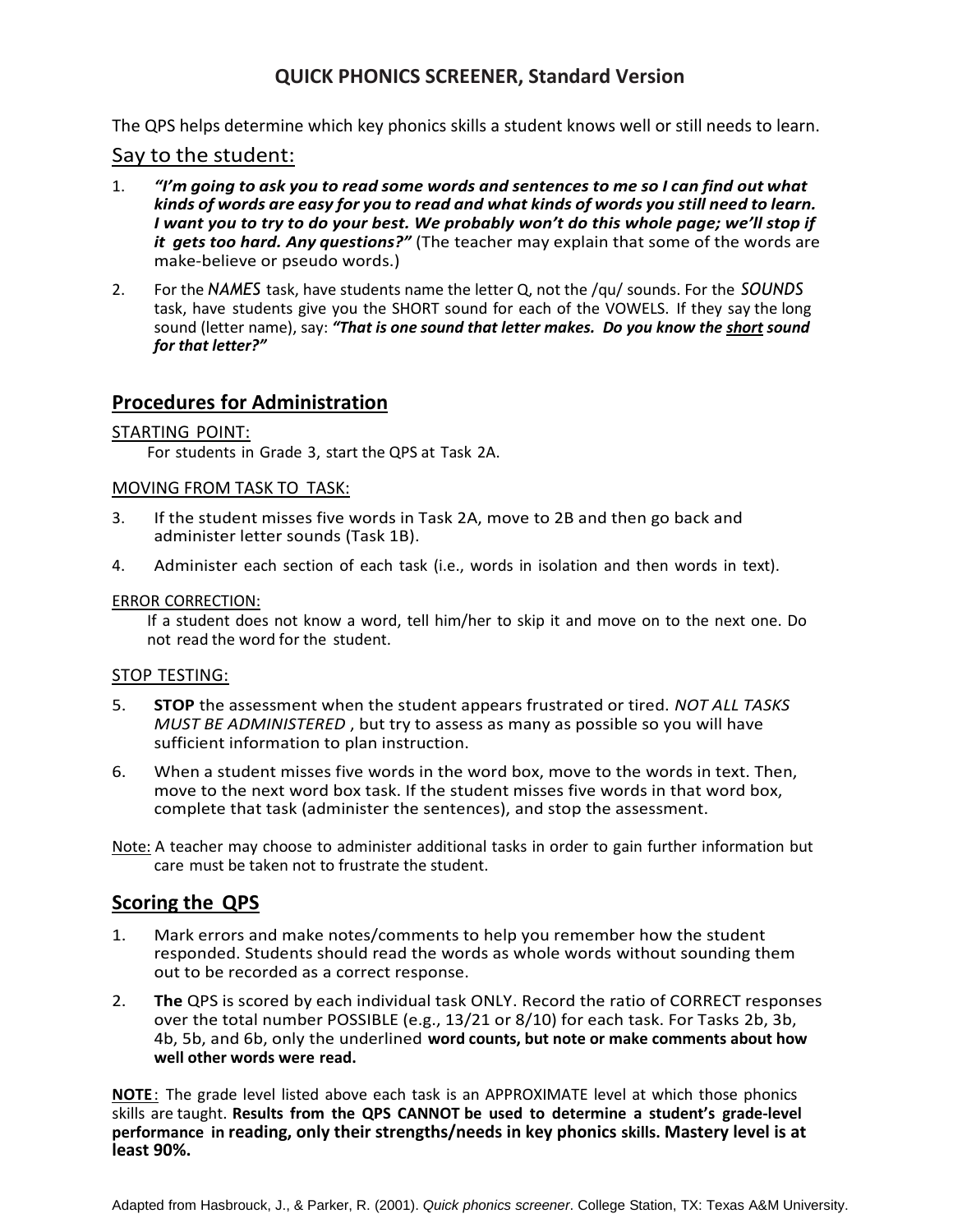## **Quick Phonics Screener, Standard Version – Scoring Form**

| Student:                 |  |  |  | Teacher:         |  |                                             | Date: |               |
|--------------------------|--|--|--|------------------|--|---------------------------------------------|-------|---------------|
|                          |  |  |  |                  |  | <b>Section 1: Letter Names &amp; Sounds</b> |       |               |
| $K-1^{st}$               |  |  |  |                  |  |                                             |       | Score         |
| $\overline{1}$ . Letters |  |  |  |                  |  |                                             |       |               |
|                          |  |  |  | m tasir d fo     |  |                                             |       | /26           |
| (a) Names                |  |  |  |                  |  |                                             |       |               |
|                          |  |  |  | g I hucnbjk      |  |                                             |       | /21           |
|                          |  |  |  |                  |  |                                             |       | cons.         |
| (b) Sounds               |  |  |  | y e w p v qu x z |  |                                             |       | /5            |
|                          |  |  |  |                  |  |                                             |       | <b>Vowels</b> |

|                               | <b>Section 2-7: Single Syllable Words</b>            |       |  |  |  |  |
|-------------------------------|------------------------------------------------------|-------|--|--|--|--|
| Gr. 1                         |                                                      | Score |  |  |  |  |
| 2. vc & cvc                   | wat fod leb tum pon sib cug raf mip hev              |       |  |  |  |  |
| (a) in List                   |                                                      | /10   |  |  |  |  |
| (b) in Text                   | Sam and Ben hid the gum.<br>Pat had a nap in bed.    |       |  |  |  |  |
|                               | Mom had a top on a big pot.<br>Tim can sit in a tub. | /20   |  |  |  |  |
| Gr.1                          |                                                      |       |  |  |  |  |
| 3. cvcc &<br><b>CCVC</b>      | clab<br>trin<br>snaf<br>greb<br>slad                 |       |  |  |  |  |
| (a) in List                   | fosp<br>lonk<br>mant jast<br>sund                    | /10   |  |  |  |  |
| (b) in Text                   | Glen will swim past the raft in the pond.            |       |  |  |  |  |
|                               | /10                                                  |       |  |  |  |  |
| Gr. 1-2                       |                                                      |       |  |  |  |  |
| 4. Silent e<br>CVC-e          | nole<br>fune<br>sice<br>moze vate                    |       |  |  |  |  |
| (a) in List                   | lade<br>sile<br>gane fote<br>rine                    | /10   |  |  |  |  |
| (b) in Text                   | Mike and Jane use a rope to ride the mule.           |       |  |  |  |  |
|                               | /10<br>Pete has five tapes at home.                  |       |  |  |  |  |
| Gr. 1-2                       |                                                      |       |  |  |  |  |
| 5. R-Control<br><b>Vowels</b> | pirk<br>varb<br>serl<br>cort<br>surd                 |       |  |  |  |  |
| (a) in List                   | forp<br>murk<br>tirn<br>kerm<br>tarn                 | /10   |  |  |  |  |
|                               | The dark tar on his torn shirt burned and hurt him.  |       |  |  |  |  |
| (b) in Text                   | The bird hid under the ferns in the park.            |       |  |  |  |  |

Adapted from Hasbrouck, J., & Parker, R. (2001). *Quick phonics screener*. College Station, TX: Texas A&M University.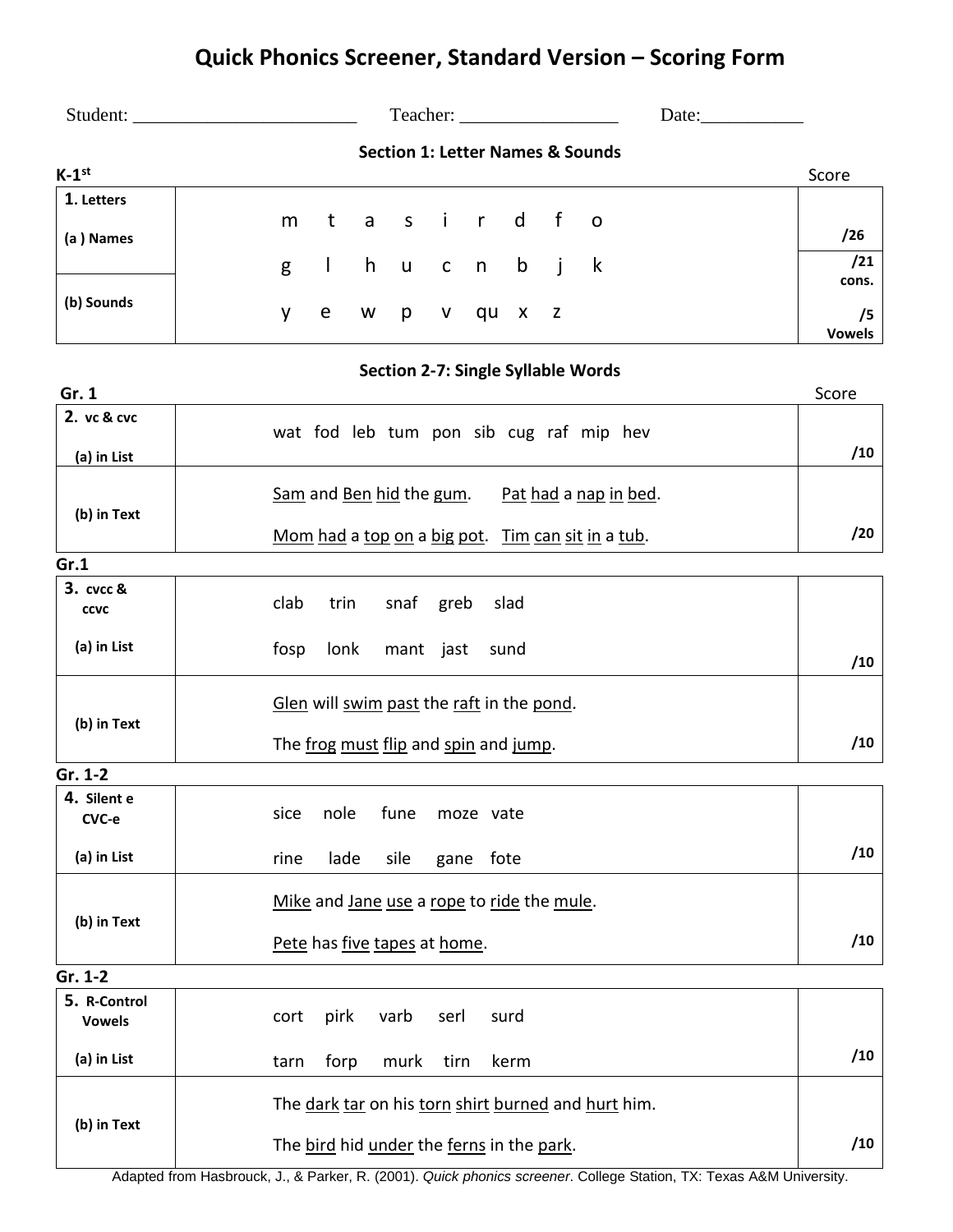## **Quick Phonics Screener – Scoring Form**

|                                                                        | Student:                       |                           |  | Teacher: |                            |  | Date: $\_\_$               |       |  |       |
|------------------------------------------------------------------------|--------------------------------|---------------------------|--|----------|----------------------------|--|----------------------------|-------|--|-------|
| $Gr. 1-3$                                                              |                                |                           |  |          |                            |  |                            |       |  | Score |
| 6. Consonant<br><b>Digraphs</b><br>th, ng, sh, wh,<br>ing, ck, kn, wr, |                                | shap                      |  |          | ming gack whum pith        |  |                            |       |  |       |
| nk                                                                     | kosh mich whaf<br>thog<br>chan |                           |  |          |                            |  |                            | /10   |  |       |
| (a) in List                                                            |                                |                           |  |          |                            |  |                            |       |  |       |
|                                                                        |                                | That duck had a wet wing. |  |          |                            |  | Brad hit a log with a whip |       |  |       |
| (b) in Text                                                            |                                | When can Chip pack?       |  |          | A fish is in the sunk tub. |  |                            |       |  | /10   |
| Gr. 1-3                                                                |                                |                           |  |          |                            |  |                            |       |  |       |
| 7. Vowel<br>Digraphs &                                                 | foat                           | roast                     |  | frea     | creak                      |  | moom                       | scoop |  |       |
| <b>Diphthongs</b>                                                      | pigh                           | fight                     |  | raim     | waist                      |  | folt                       | scold |  |       |
| oa, ea, oo, ee,                                                        | dray                           | gray                      |  | chout    | mount                      |  | poid                       | join  |  |       |
| ai, ol, ay, ou,<br>oi, oy, au, aw,                                     | moy                            | royal                     |  | vaul     | fault                      |  | praw                       | straw |  |       |
| oe, ew, ow                                                             | koe                            | toe                       |  | frew     | jewel                      |  | palk                       | scald |  | /30   |

#### **Sections 8-12 Multi – Syllable Words**

| Gr. 2, 3, 4-6                                    |               |              |                       |                |             |              |     |
|--------------------------------------------------|---------------|--------------|-----------------------|----------------|-------------|--------------|-----|
| 8/9.<br><b>Prefixes &amp;</b><br><b>Suffixes</b> | discount      | dismiss      | nonsense              | nonstop        | index       | intent       |     |
| dis-, non-, in-,                                 | prefix        | prepare      | return                | regard         | unable      | uncertain    |     |
| re-, -tion, -ous,<br>-ness, -ion, -              | confident     | concert      | station               | motion         | famous      | joyous       |     |
| able, -est, -ie, -<br>ful, -ic, be-, de-         | madness       | witness      | portable              | drinkable      | fastest     | dampest      |     |
|                                                  | mouthful      | fearful      | honorary              | literary       | instrument  | fragment     | /30 |
| Gr. 2, 3, 4-6                                    |               |              |                       |                |             |              |     |
| Multi-Syllable                                   |               | mas-cot      | bas-ket               | mo-ment        | chow-der    | ba-con       |     |
| 10. 2-Syllable                                   |               |              |                       |                |             |              |     |
|                                                  |               | han-dle      | puz-zle               | car-toon       | or-der      | es-cape      | /10 |
| Multi-Syllable                                   | am-pu-tate    | lib-er-ty    | dom-in-ate            | e-las-tic      | en-ter-tain |              |     |
| 11. 3-Syllable                                   |               |              |                       |                |             |              |     |
|                                                  | prac-ti-cal   |              | in-no-cent e-lec-tric | vol-ca-no      | seg-re-gate |              | /10 |
| Multi-Syllable                                   | par-tic-u-lar |              | con-tam-in-ate        | com-mu-nit-y   | su-per-i-or | vi-tal-i-ty  |     |
| 12. 4-Syllable                                   |               |              |                       |                |             |              |     |
|                                                  | e-vap-or-ate  | in-ven-tor-y |                       | pre-his-tor-ic | sol-it-ar-y | e-mer-gen-cy | /10 |

Adapted from Hasbrouck, J., & Parker, R. (2001). *Quick phonics screener*. College Station, TX: Texas A&M University.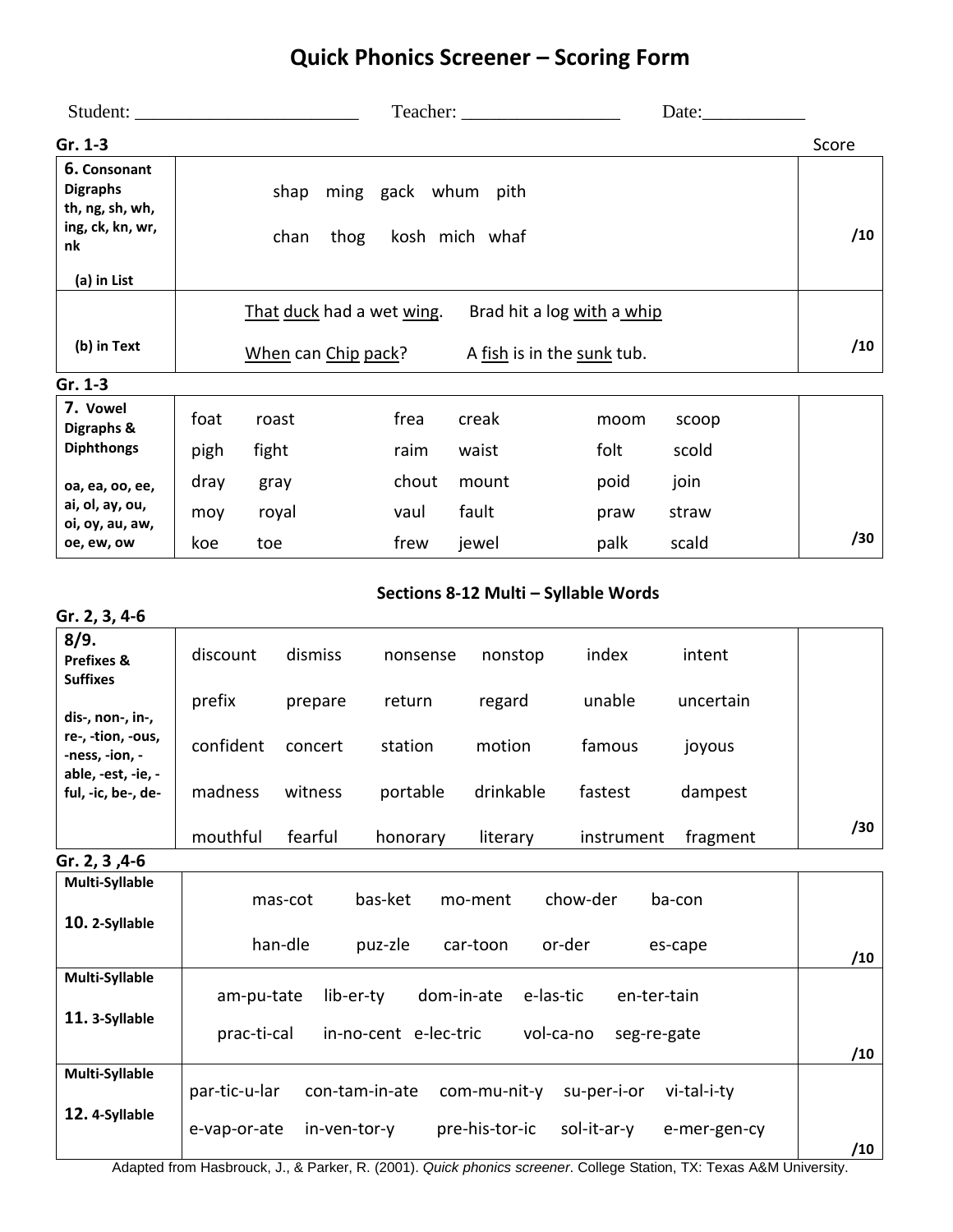## Quick Phonics Screener Class Summary

\* Place an X in each column to show that have been mastered with at least **90%** of sounds or words correct.

| <b>Students Name</b> | Letter Sounds | VC&CVC | CVCC & CCVC | CVCe | <b>R-Control Vowels</b> | Cons. Digraphs | <b>Vowel Digraphs &amp;</b><br><b>Diphthongs</b> | Prefix & Suffix | 2-Syllable Words | 3-Syllable Words | 4-Syllable Words |
|----------------------|---------------|--------|-------------|------|-------------------------|----------------|--------------------------------------------------|-----------------|------------------|------------------|------------------|
| 1.                   |               |        |             |      |                         |                |                                                  |                 |                  |                  |                  |
| 2.                   |               |        |             |      |                         |                |                                                  |                 |                  |                  |                  |
| 3.                   |               |        |             |      |                         |                |                                                  |                 |                  |                  |                  |
| 4.                   |               |        |             |      |                         |                |                                                  |                 |                  |                  |                  |
| 5.                   |               |        |             |      |                         |                |                                                  |                 |                  |                  |                  |
| 6.                   |               |        |             |      |                         |                |                                                  |                 |                  |                  |                  |
| 7.                   |               |        |             |      |                         |                |                                                  |                 |                  |                  |                  |
| 8.                   |               |        |             |      |                         |                |                                                  |                 |                  |                  |                  |
| 9.                   |               |        |             |      |                         |                |                                                  |                 |                  |                  |                  |
| 10.                  |               |        |             |      |                         |                |                                                  |                 |                  |                  |                  |
| 11.                  |               |        |             |      |                         |                |                                                  |                 |                  |                  |                  |
| 12.                  |               |        |             |      |                         |                |                                                  |                 |                  |                  |                  |
| 13.                  |               |        |             |      |                         |                |                                                  |                 |                  |                  |                  |
| 14.                  |               |        |             |      |                         |                |                                                  |                 |                  |                  |                  |
| 15.                  |               |        |             |      |                         |                |                                                  |                 |                  |                  |                  |
| 16.                  |               |        |             |      |                         |                |                                                  |                 |                  |                  |                  |
| 17.                  |               |        |             |      |                         |                |                                                  |                 |                  |                  |                  |
| 18.                  |               |        |             |      |                         |                |                                                  |                 |                  |                  |                  |
| 19.                  |               |        |             |      |                         |                |                                                  |                 |                  |                  |                  |
| 20.                  |               |        |             |      |                         |                |                                                  |                 |                  |                  |                  |
| 21.                  |               |        |             |      |                         |                |                                                  |                 |                  |                  |                  |
| 22.                  |               |        |             |      |                         |                |                                                  |                 |                  |                  |                  |
| 23.                  |               |        |             |      |                         |                |                                                  |                 |                  |                  |                  |
| 24.                  |               |        |             |      |                         |                |                                                  |                 |                  |                  |                  |
| 25.                  |               |        |             |      |                         |                |                                                  |                 |                  |                  |                  |
| 26.                  |               |        |             |      |                         |                |                                                  |                 |                  |                  |                  |
| 27.                  |               |        |             |      |                         |                |                                                  |                 |                  |                  |                  |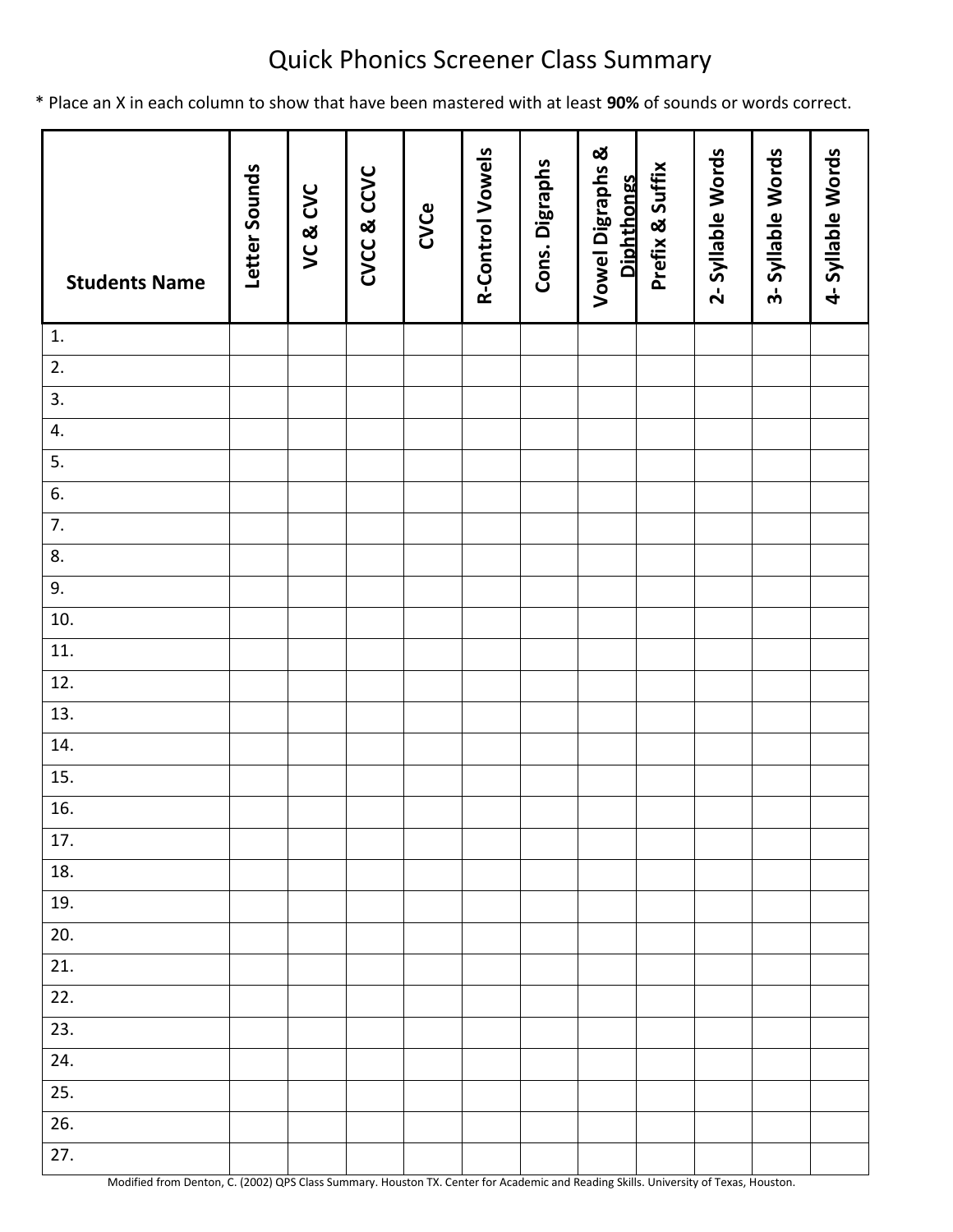## **QUICK PHONICS SCREENER**

*Student Copy*

Hasbrouck, J. & Parker, R. (2001). *Quick Phonics Screener.* College Station, Texas. Texas A & M University.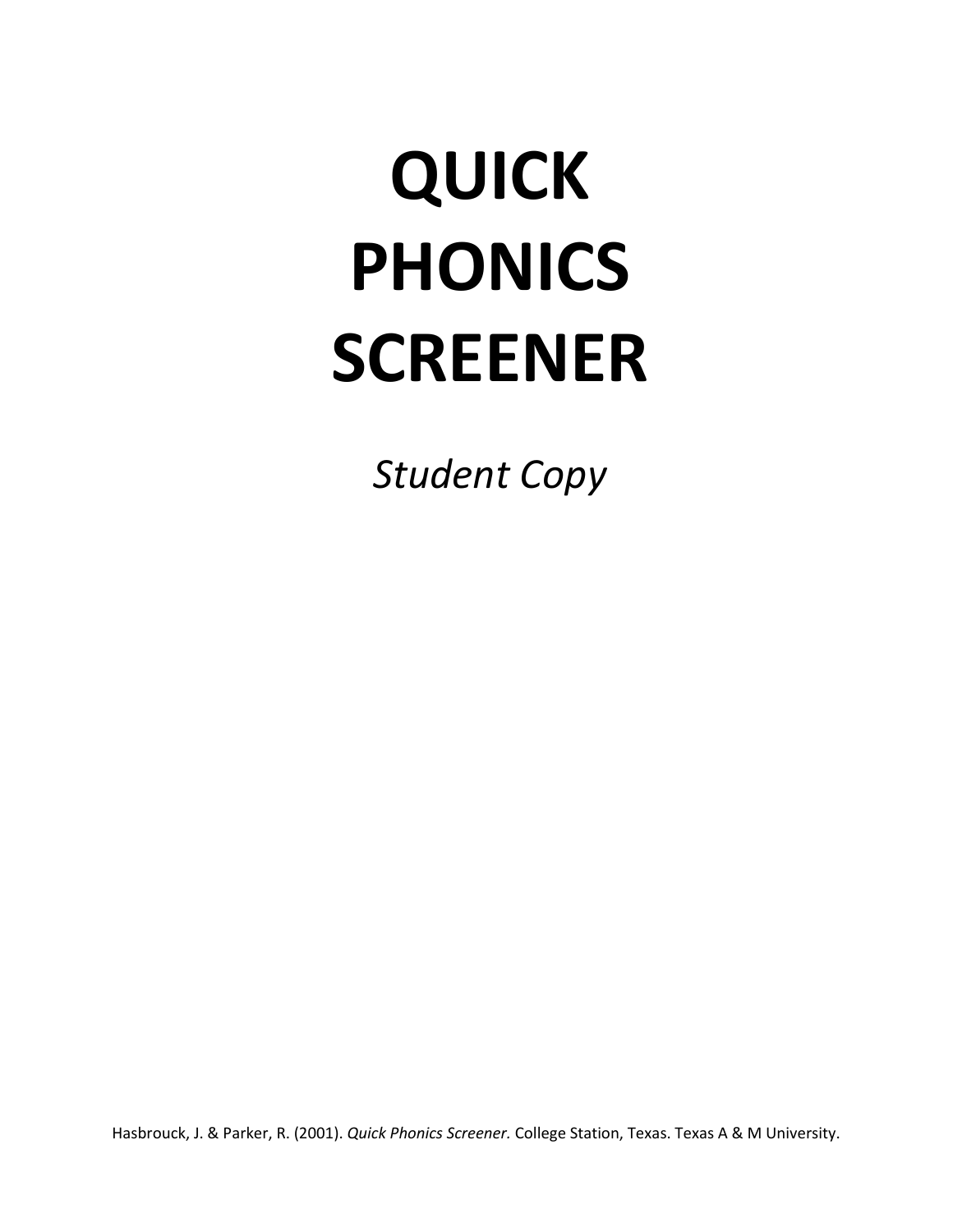# m t a s i r d f o g l h u c n b j k y e w p v q[u](http://www.bing.com/images/search?q=q+font+with+a+tail&view=detailv2&&&id=8CDA59FA5B664689AB507AF1460600334B2C5702&selectedIndex=0&ccid=xJHIE4yG&simid=607989613832440065&thid=JN.XDVQC%2fU5sSggd0A8GwQIiw) x z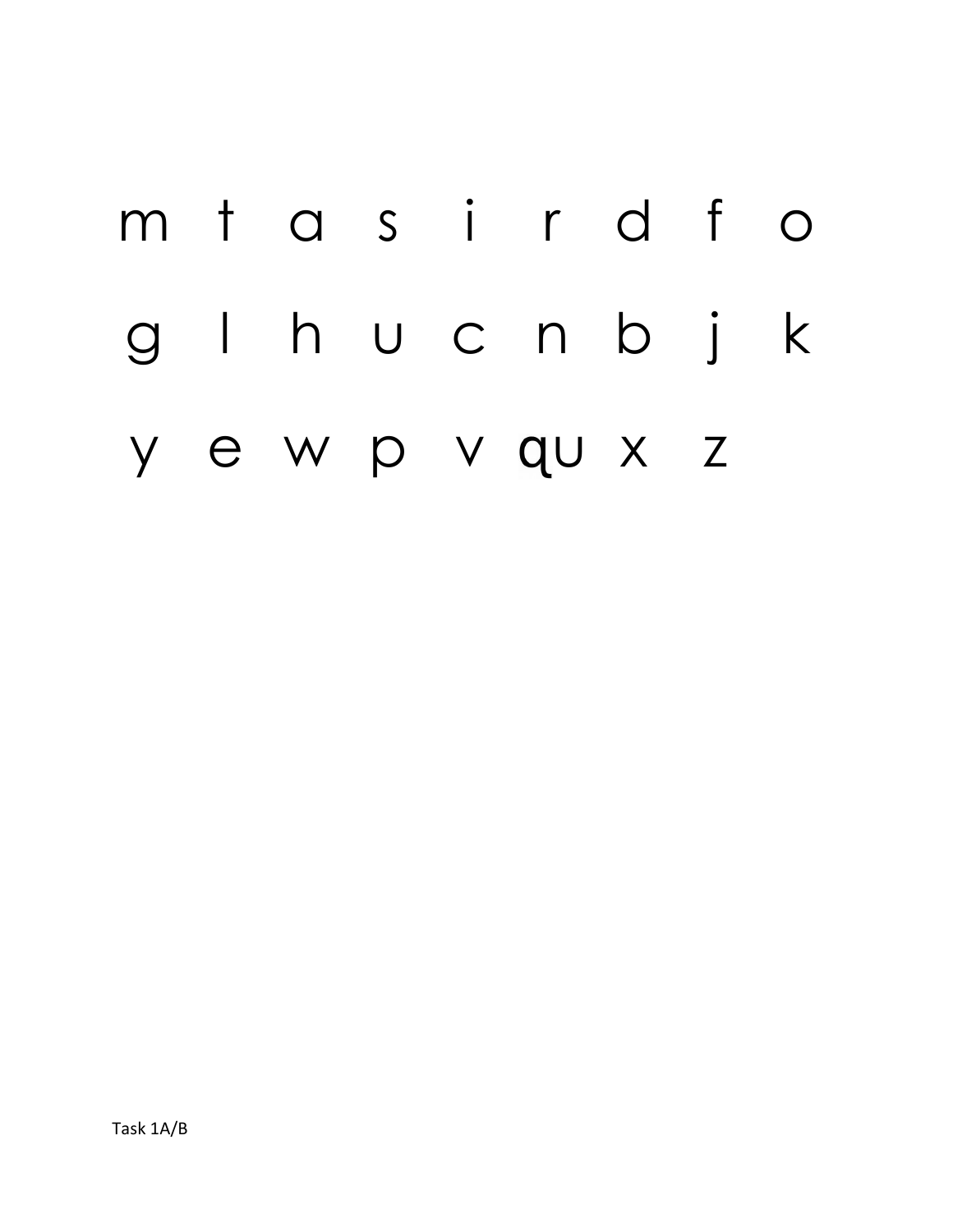| wat |
|-----|
| fod |
| leb |
| tum |
| pon |
| sib |
| CUG |
| raf |
| mip |
| hev |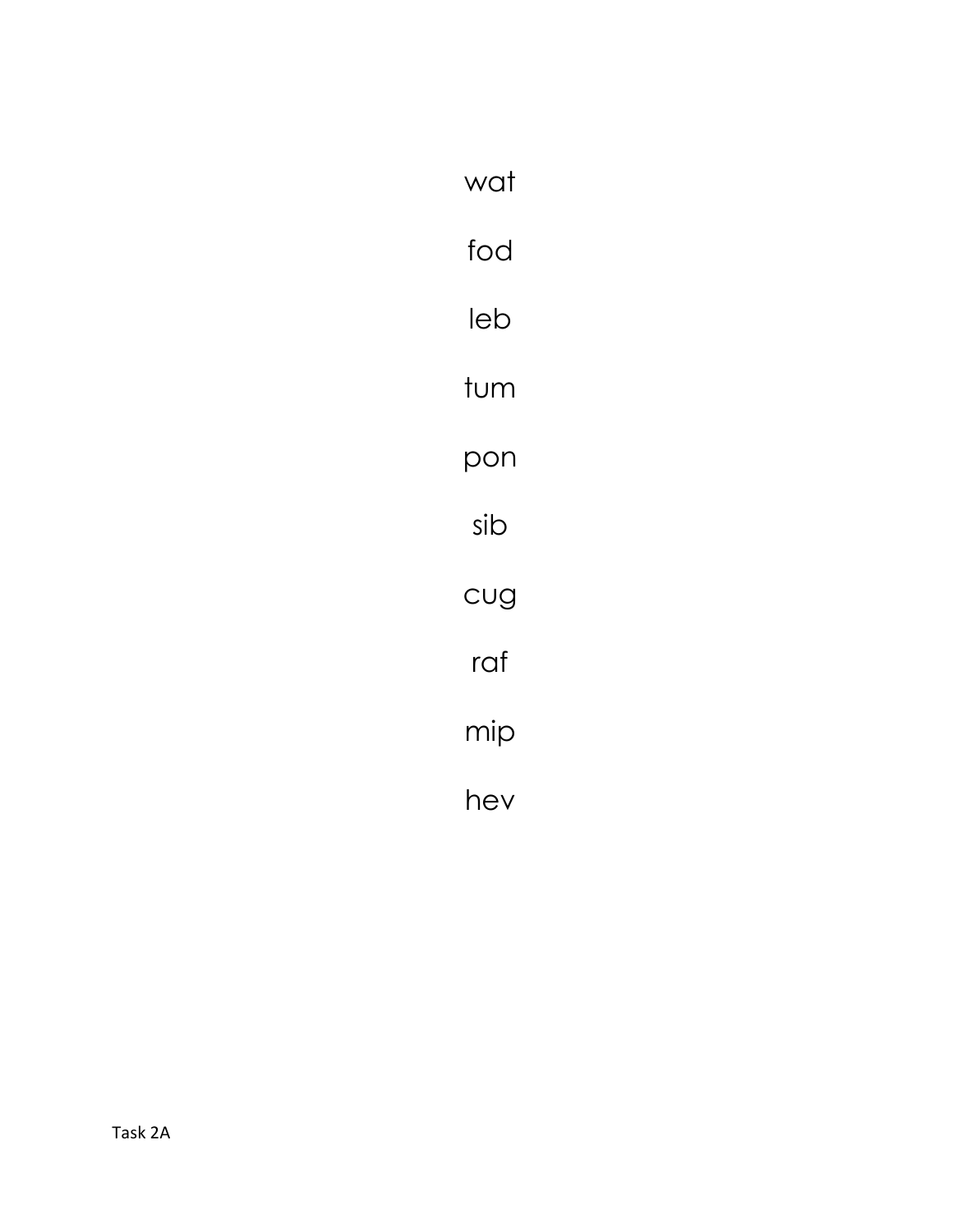Sam and Ben hid the gum.

Pat had a nap in bed.

Mom had a top on a big pot.

Tim can sit in a tub.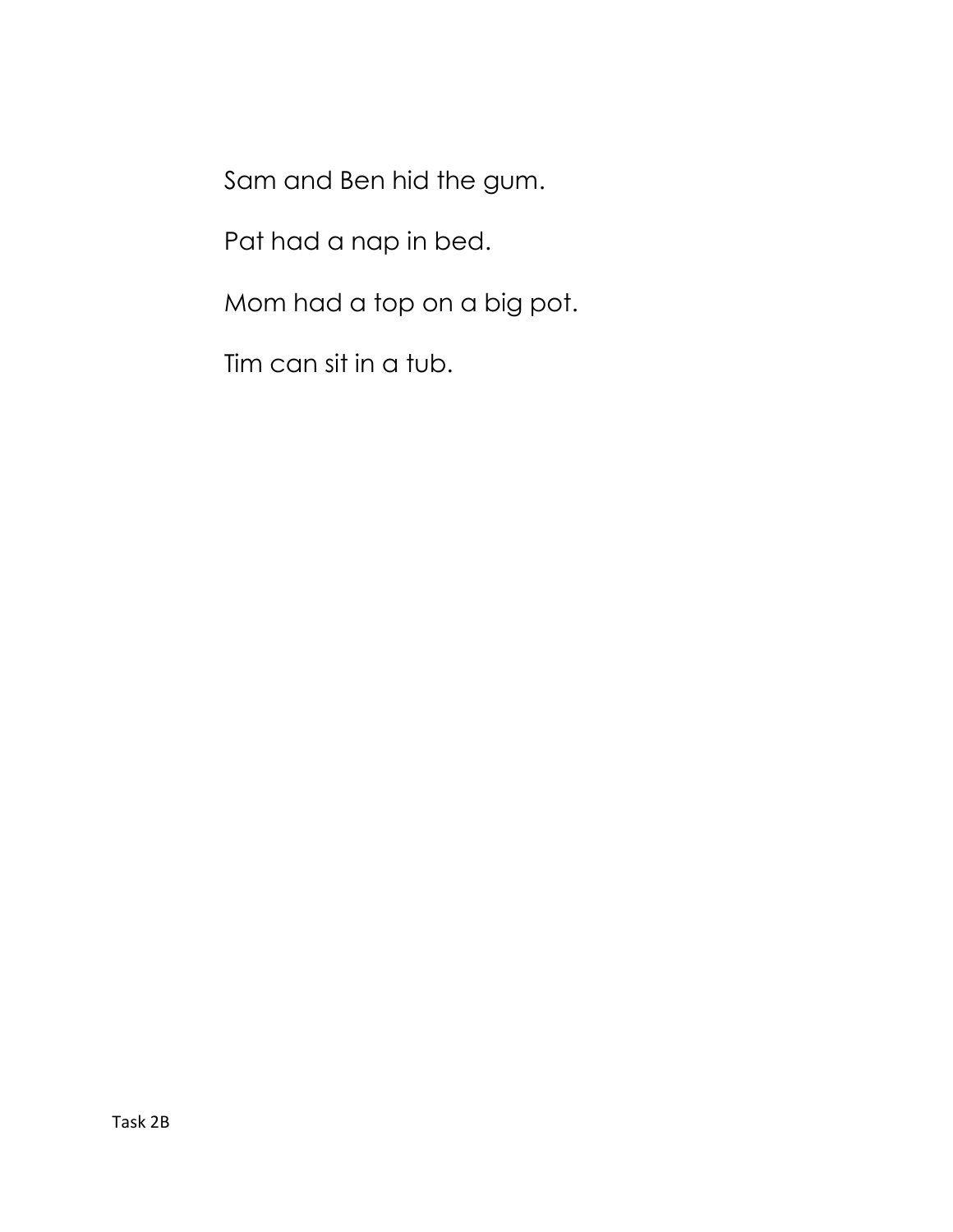| clab |
|------|
| trin |
| snaf |
| greb |
| slad |
| fosp |
| lonk |
| mant |
| jast |
| sund |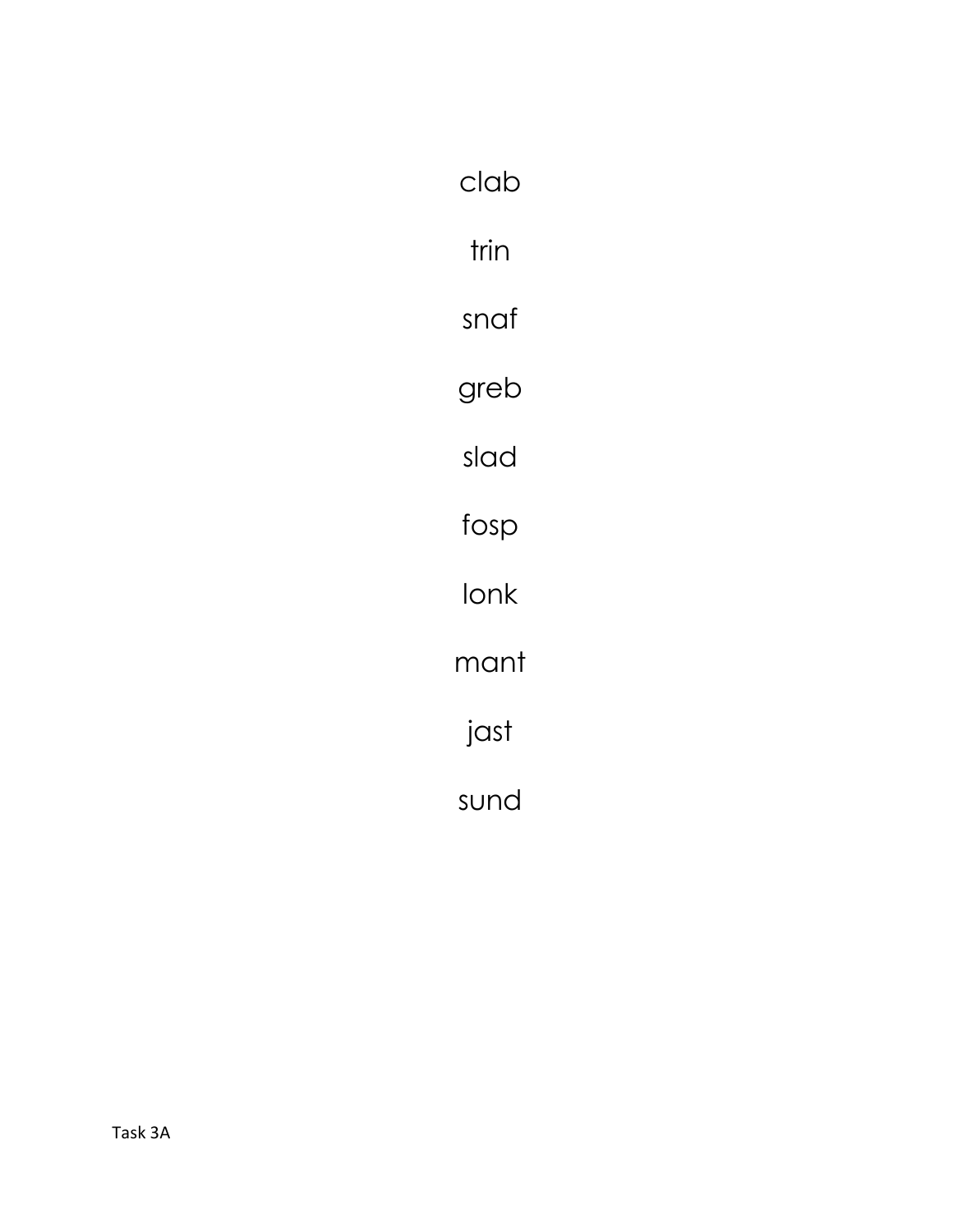Glen will swim past the raft in the pond.

The frog must flip and spin and jump.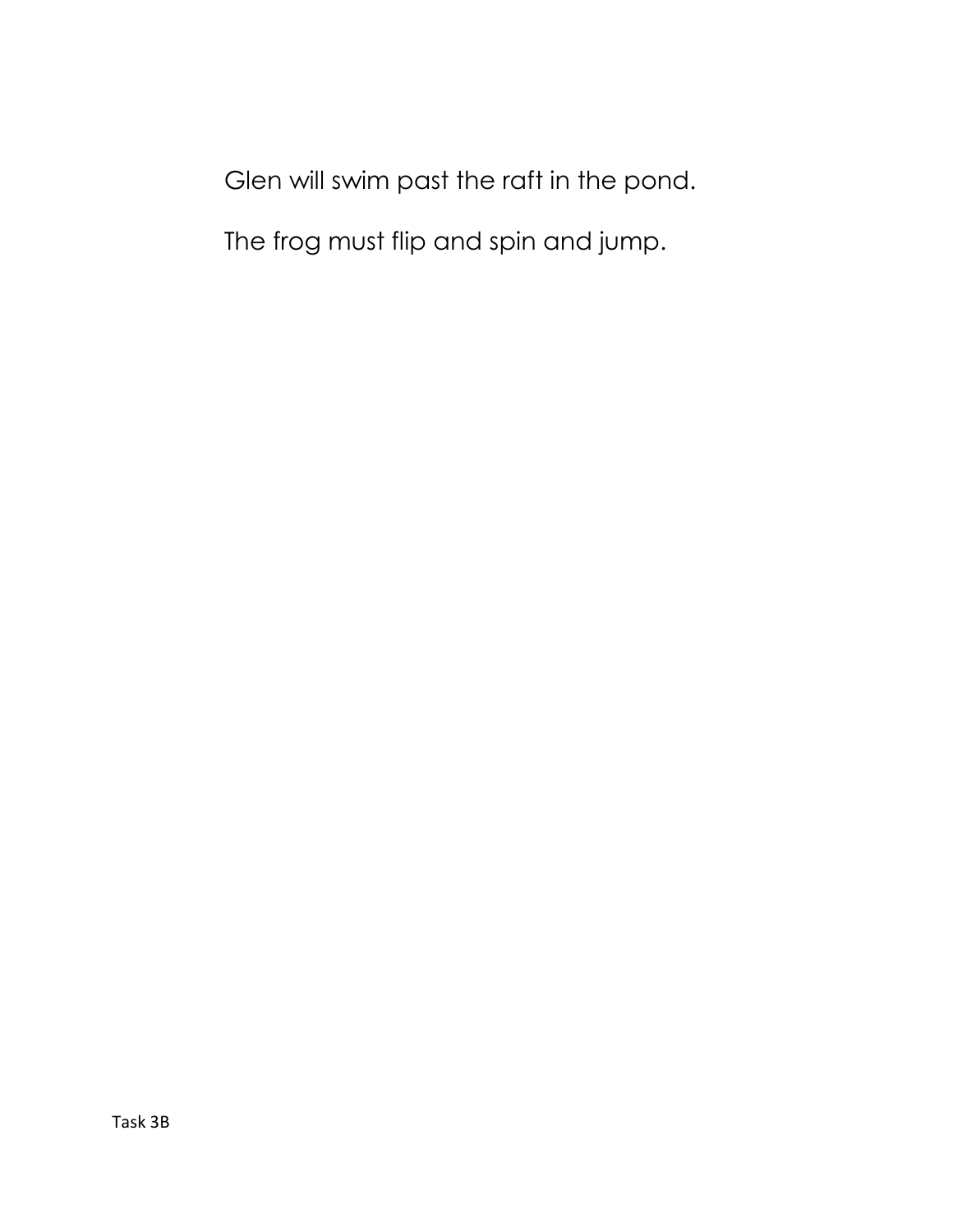| sice |
|------|
| nole |
| fune |
| moze |
| vate |
| rine |
| lade |
| sile |
| gane |
| fote |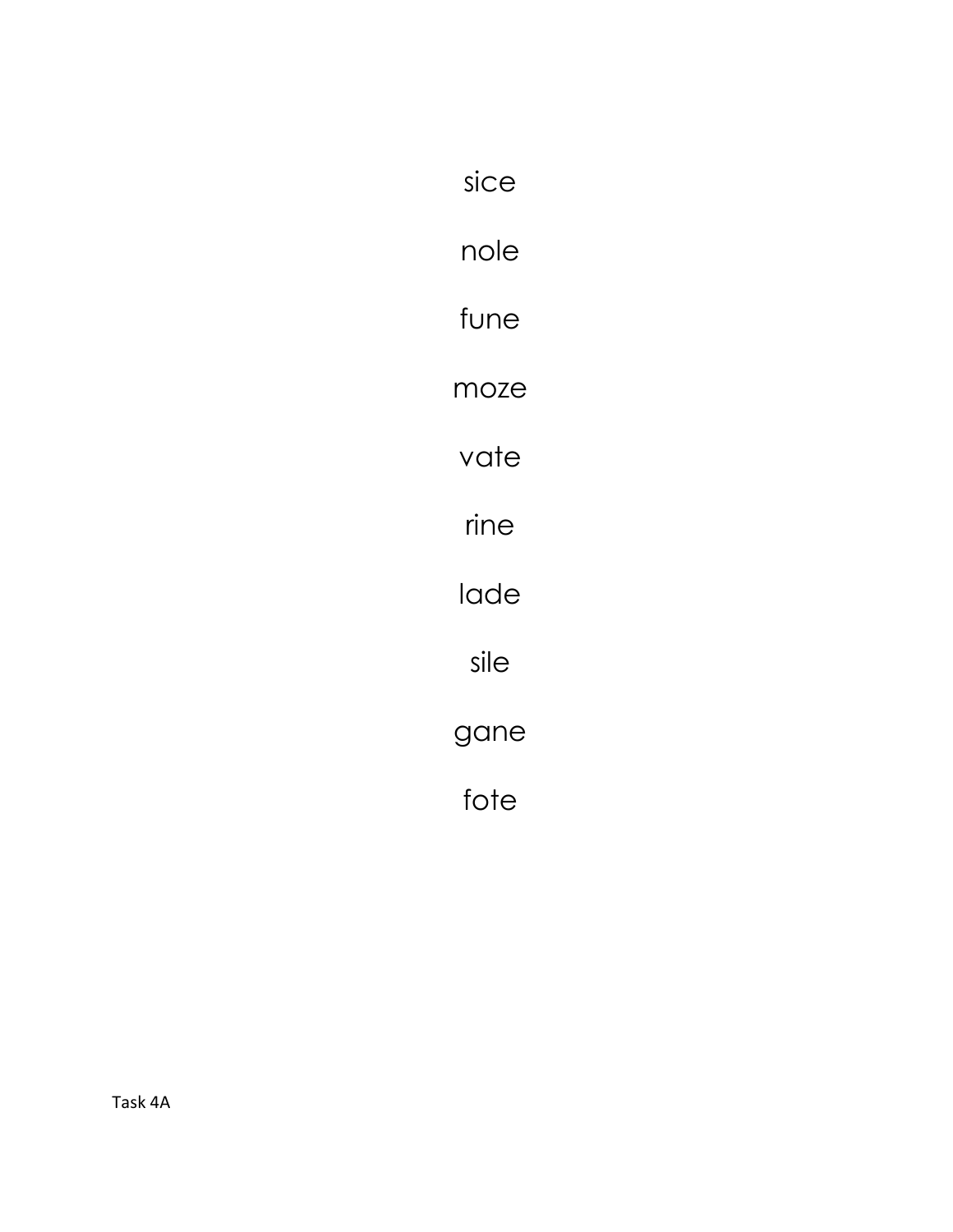Mike and Jane use a rope to ride the mule.

Pete has five tapes at home.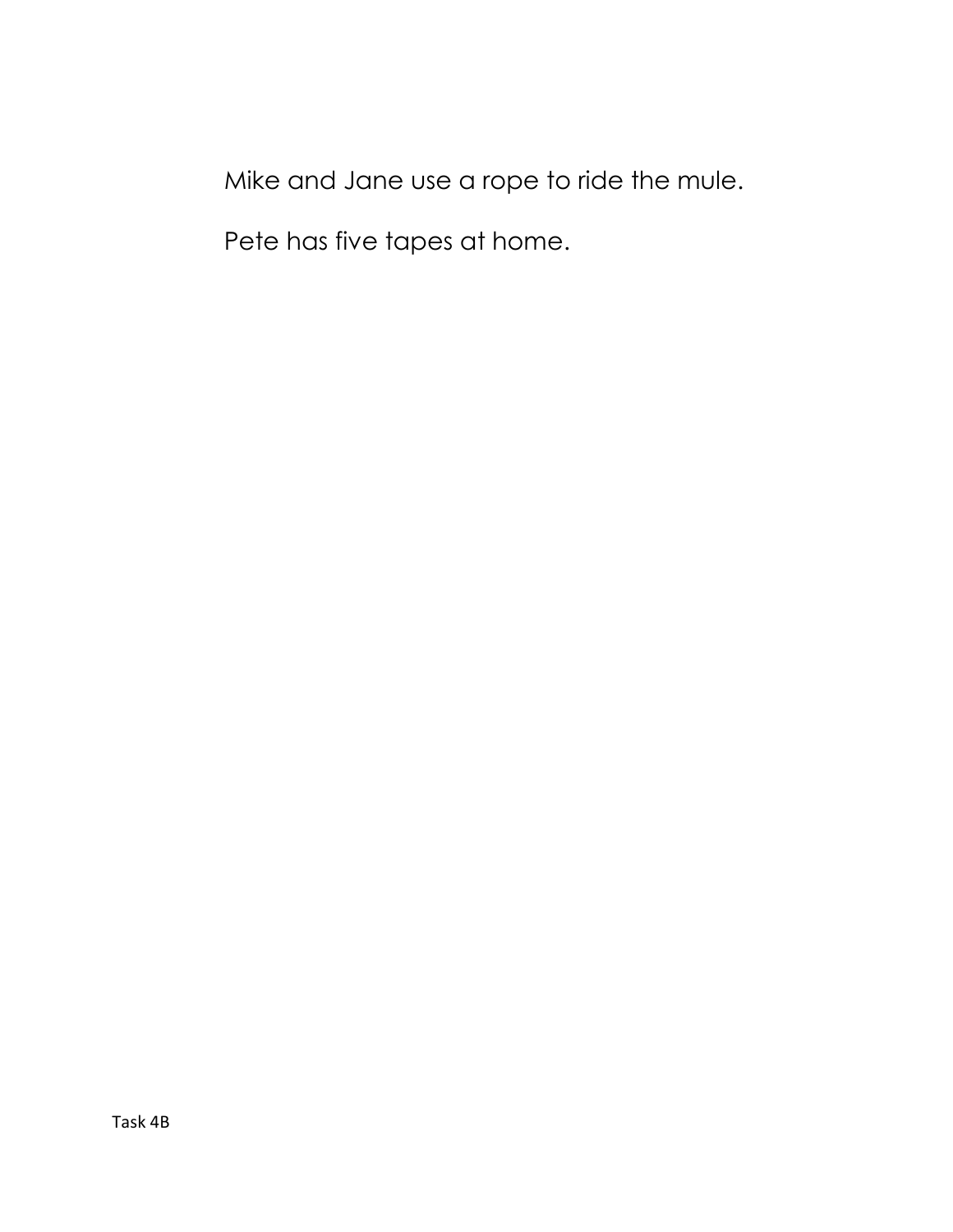| cort |  |
|------|--|
| pirk |  |
| varb |  |
| serl |  |
| surd |  |
| tarn |  |
| forp |  |
| murk |  |
| tirn |  |
| kerm |  |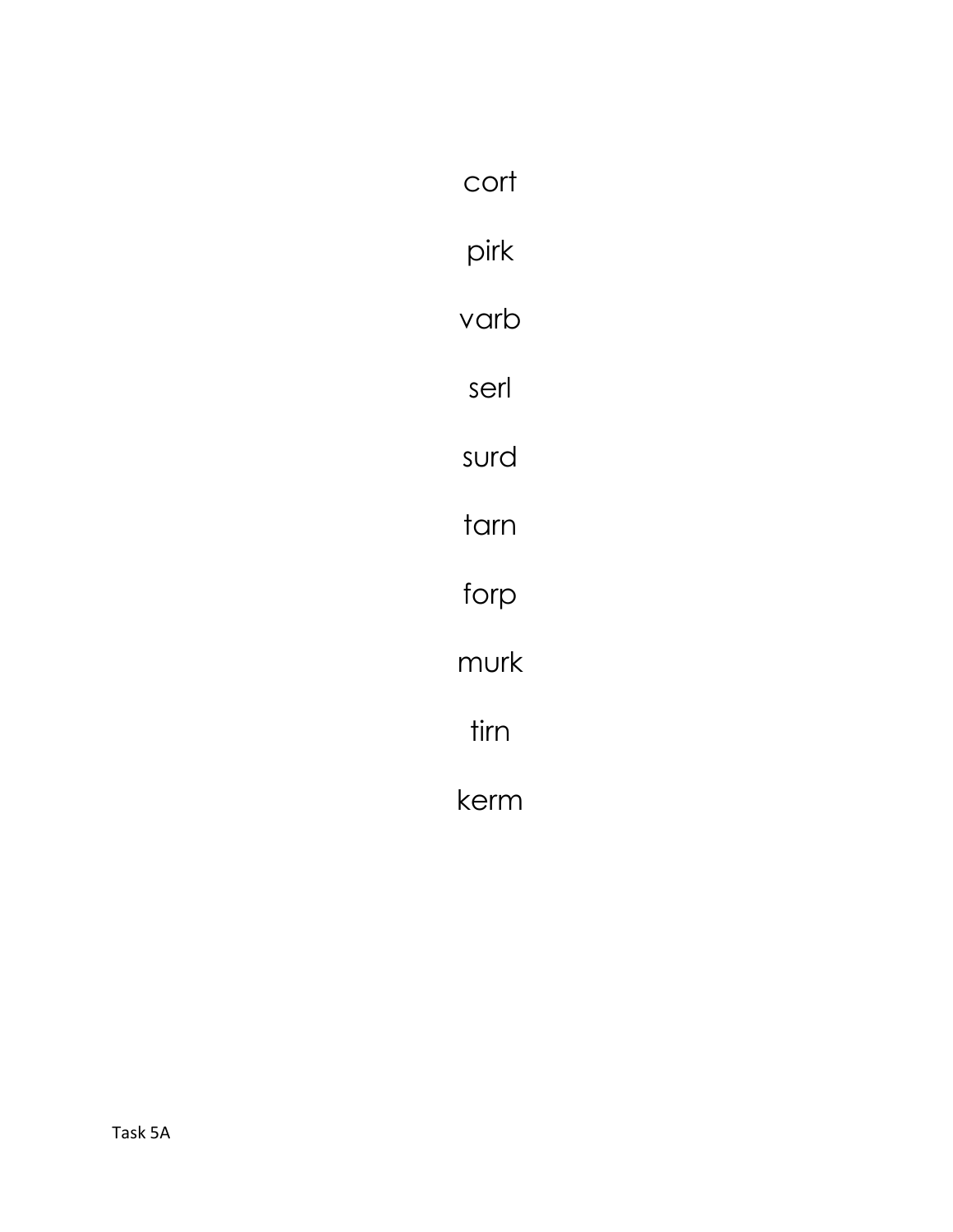The dark tar on his torn shirt burned and hurt him. The bird hid under the ferns in the park.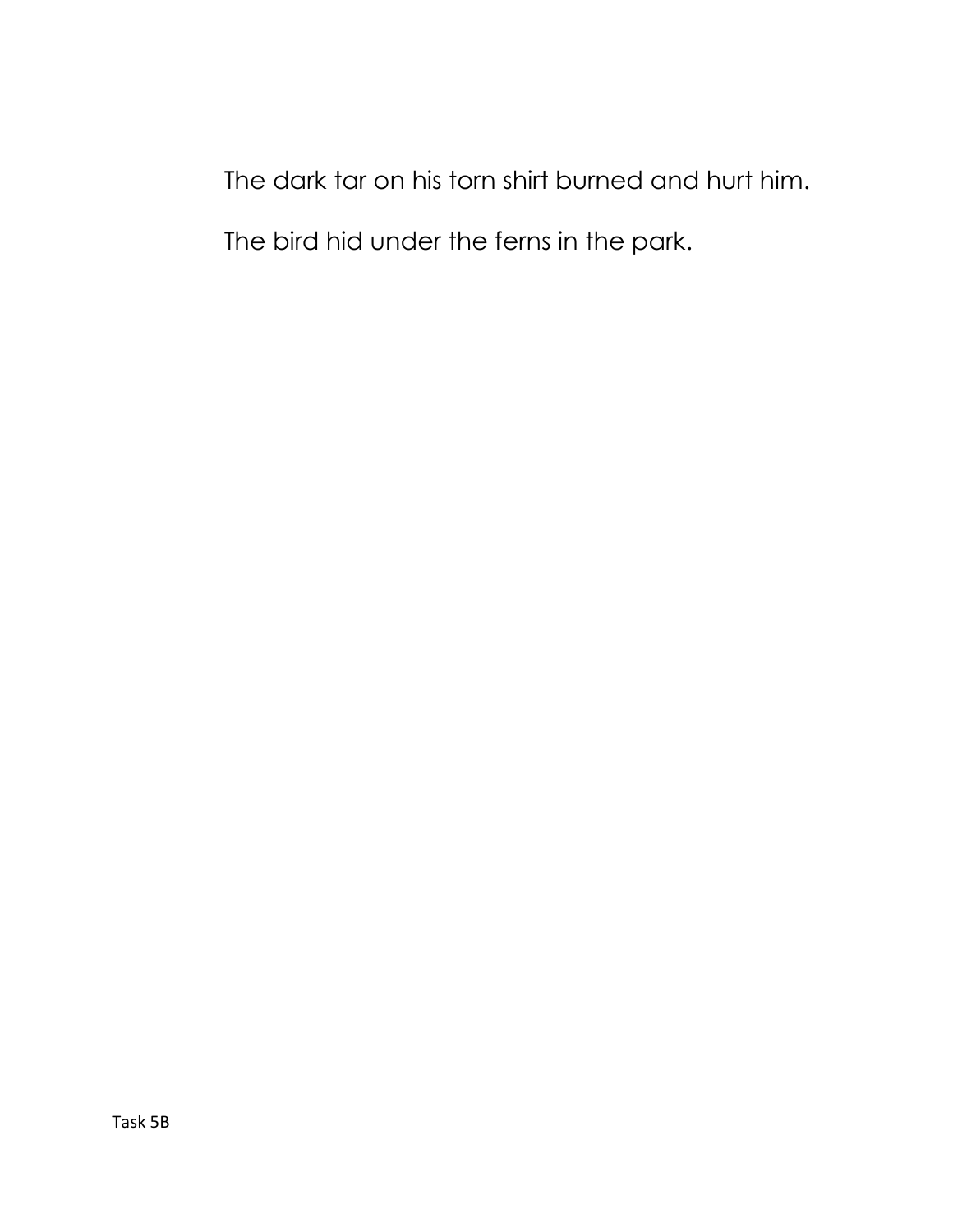shap ming gack whum pith chan thog kosh mich whaf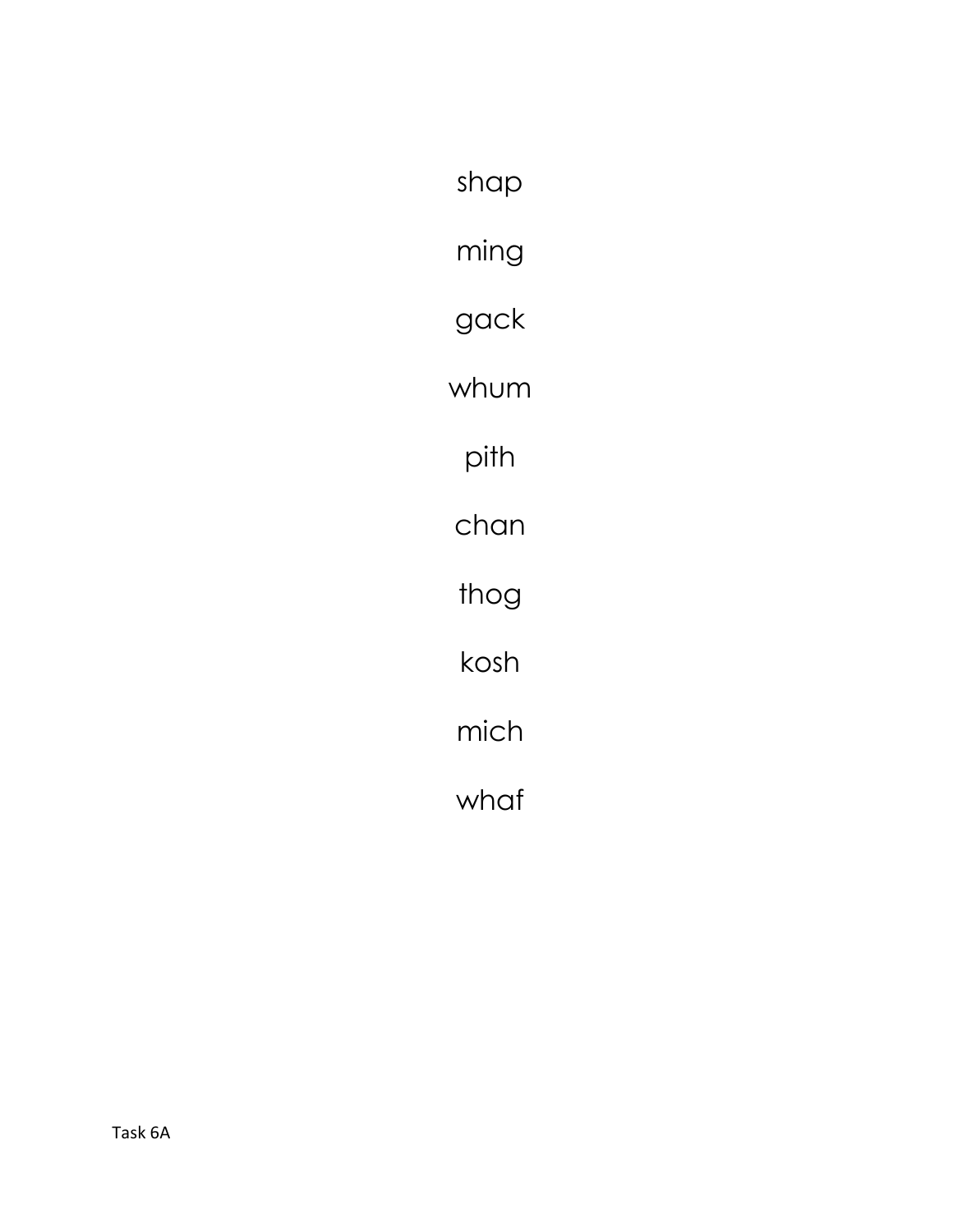That duck had a wet wing.

Brad hit a log with a whip.

When can Chip pack?

A fish is in the sunk tub.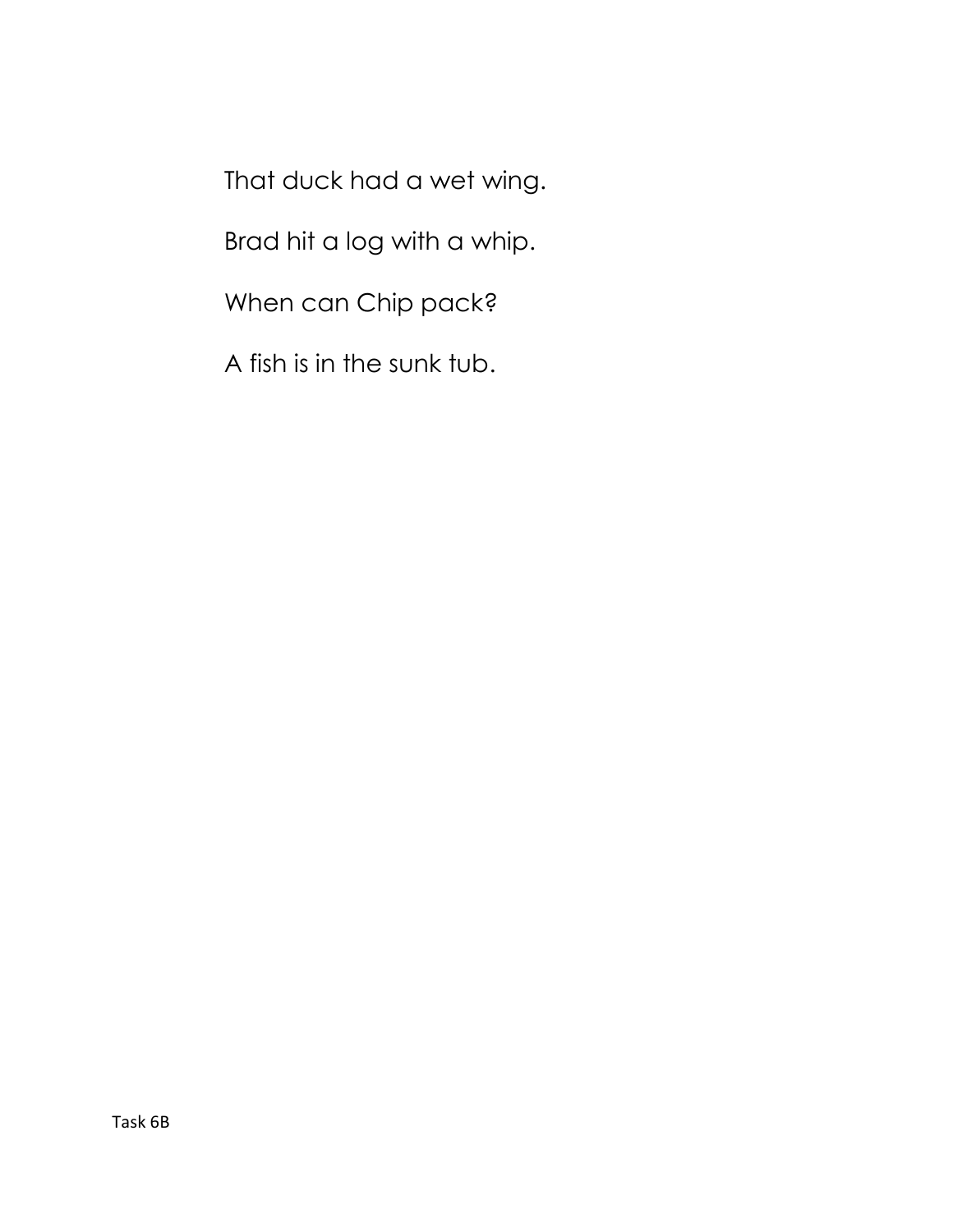| foat  | roast |
|-------|-------|
| frea  | creak |
| moom  | scoop |
| pigh  | fight |
| raim  | waist |
| folt  | scold |
| dray  | gray  |
| chout | mount |
| poid  | join  |
| moy   | royal |
| vaul  | fault |
| praw  | straw |
| koe   | toe   |
| frew  | jewel |
| palk  | scald |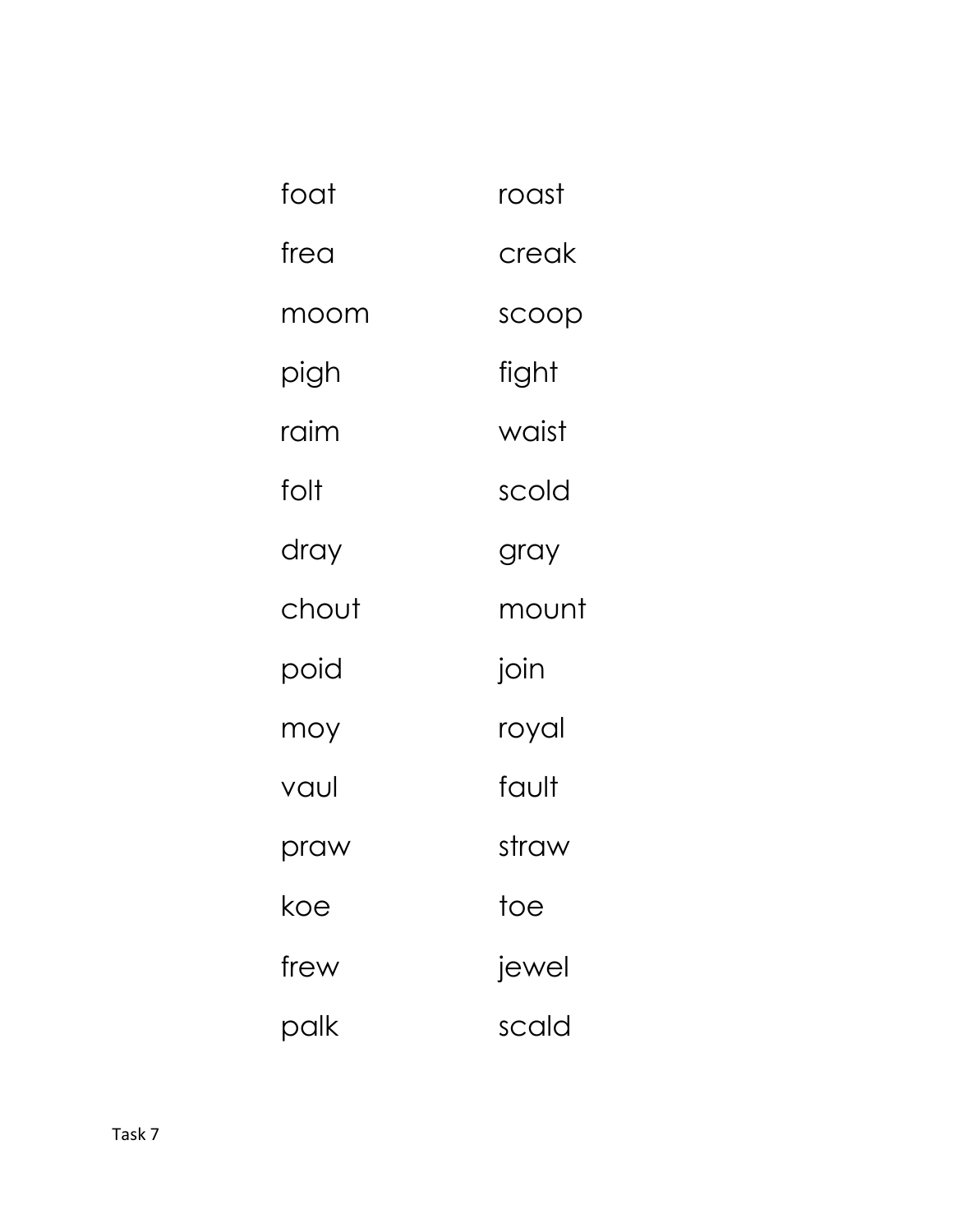| discount   | dismiss   |
|------------|-----------|
| nonsense   | nonstop   |
| index      | intent    |
| prefix     | prepare   |
| return     | regard    |
| unable     | uncertain |
| confident  | concert   |
| station    | motion    |
| famous     | joyous    |
| madness    | witness   |
| portable   | drinkable |
| fastest    | dampest   |
| mouthful   | fearful   |
| honorary   | literary  |
| instrument | fragment  |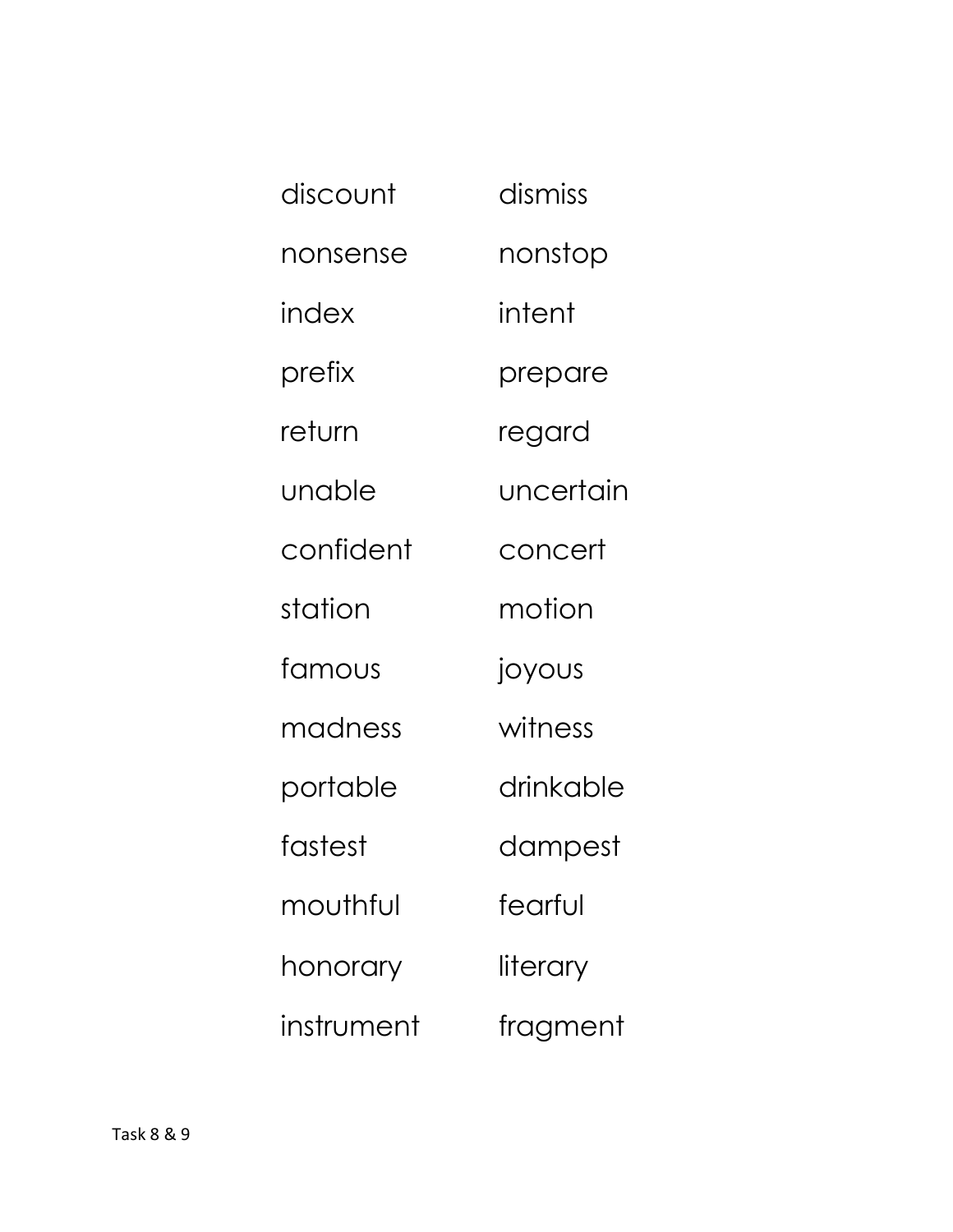mascot

basket

moment

chowder

bacon

handle

puzzle

cartoon

order

escape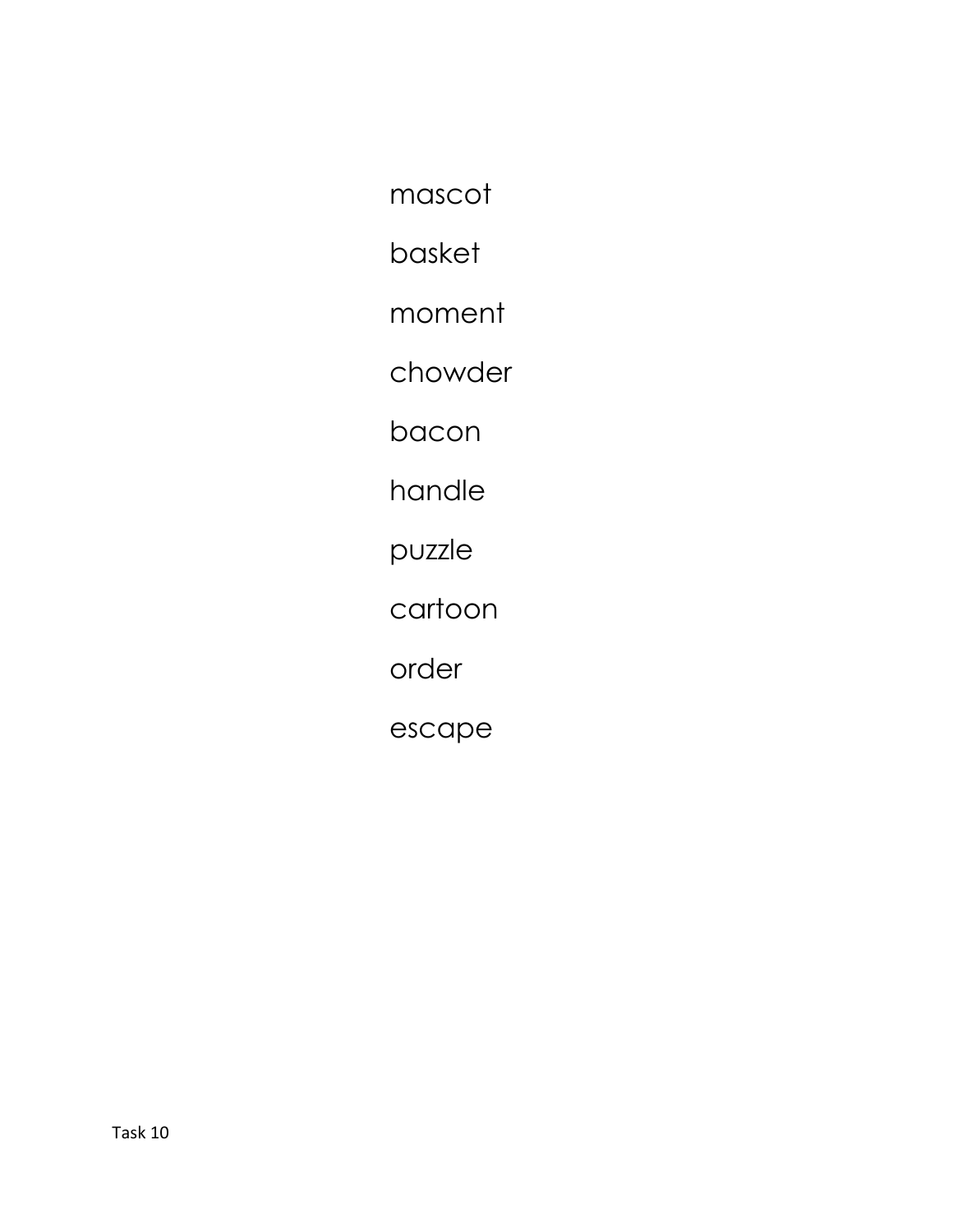amputate

liberty

dominate

elastic

entertain

practical

innocent

electric

volcano

segregate